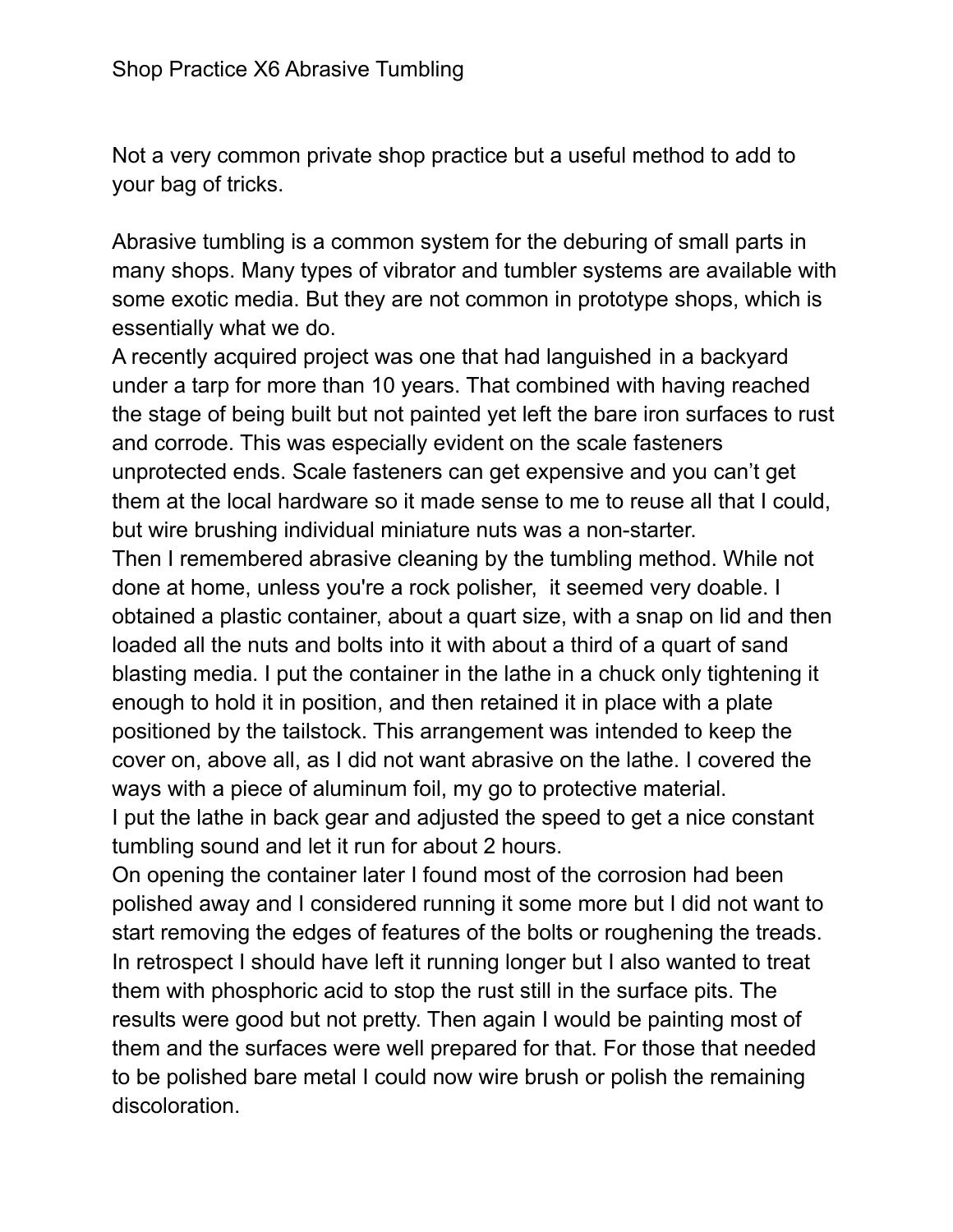To gather the screws out of the abrasive I used a magnet. That did not work for the two brass screws that had sneaked into the pile by being so dark in color.

This quick cleaning method worked very well and I have a base point for further use if I find another piece of equipment that needs this treatment.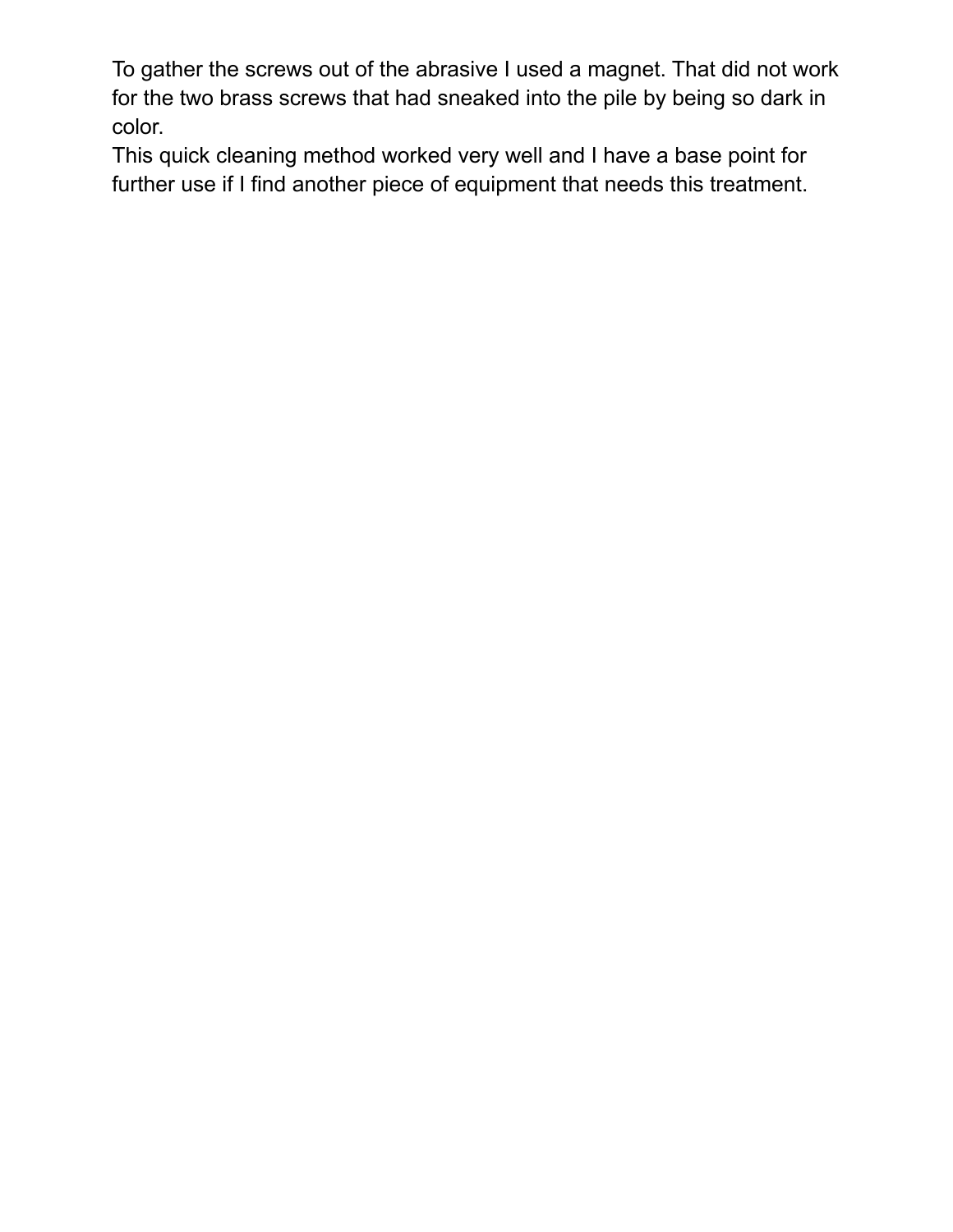